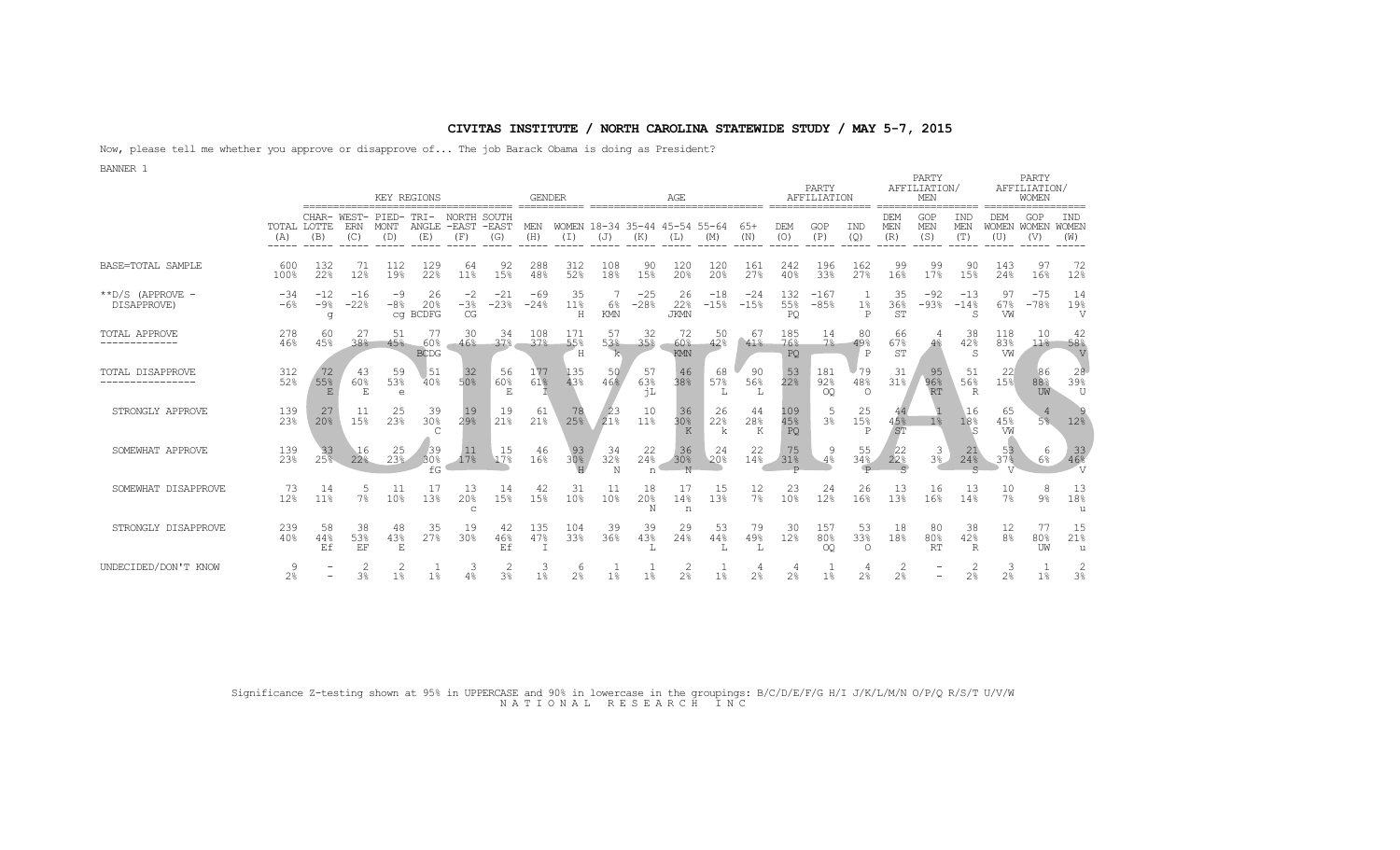Now, please tell me whether you approve or disapprove of... The job Barack Obama is doing as President?

| <b>BANNER 2</b>                       |                                |                        | PARTY<br>AFFILIATION/  |                       |                         | PARTY<br>AFFILIATION/   |                         |                       | PARTY<br>AFFILIATION/       |                     |                         |                         |                         |                           |                                    |                            |                         |                            |                         |                          |                         |                            |                       |                     |
|---------------------------------------|--------------------------------|------------------------|------------------------|-----------------------|-------------------------|-------------------------|-------------------------|-----------------------|-----------------------------|---------------------|-------------------------|-------------------------|-------------------------|---------------------------|------------------------------------|----------------------------|-------------------------|----------------------------|-------------------------|--------------------------|-------------------------|----------------------------|-----------------------|---------------------|
|                                       |                                |                        | AGE: 18-44             |                       |                         | AGE: 45-64              |                         |                       | AGE: 65+                    |                     |                         |                         | GENDER/AGE              |                           |                                    |                            |                         | ABORTION                   |                         |                          |                         | IDEOLOGY                   |                       |                     |
|                                       | TOTAL 18-44 18-44 18-44<br>(A) | DEM<br>(B)             | GOP<br>(C)             | IND<br>(D)            | DEM<br>$45 - 64$<br>(E) | GOP<br>$45 - 64$<br>(F) | IND<br>$45 - 64$<br>(G) | DEM<br>$65+$<br>(H)   | GOP<br>$65+$<br>(T)         | IND<br>$65+$<br>(J) | MEN<br>$18 - 44$<br>(K) | MEN<br>$45 - 64$<br>(L) | MEN<br>$65+$<br>(M)     | WOMEN<br>$18 - 44$<br>(N) | WOMEN<br>$45 - 64$<br>(O)          | WOMEN PRO-<br>$65+$<br>(P) | LIFE<br>(Q)             | $PRO-$<br>CHOICE<br>(R)    | <b>UND</b><br>(S)       | VERY<br>LIB<br>(T)       | SMWT<br>LIB<br>(U)      | SMWT<br>CONS<br>(V)        | VERY<br>CONS<br>(W)   | MOD<br>(X)<br>.     |
| BASE=TOTAL SAMPLE                     | 600<br>100%                    | 59<br>10%              | 71<br>12%              | 68<br>11 <sup>8</sup> | 106<br>18%              | 73<br>12%               | 61<br>10%               | 77<br>13%             | 52<br>$9\%$                 | 33<br>5%            | 78<br>13%               | 125<br>21%              | 85<br>14%               | 120<br>20 <sup>°</sup>    | 115<br>19%                         | 76<br>13%                  | 303<br>50%              | 258<br>43%                 | 36<br>$6\%$             | 69<br>11%                | 112<br>19%              | 157<br>26%                 | 116<br>19%            | 121<br>20%          |
| $*$ $D/S$ (APPROVE -<br>DISAPPROVE)   | $-34$<br>$-6%$                 | 39<br>67%<br><b>CD</b> | $-69$<br>$-97%$        | 16%<br>$\mathcal{C}$  | 65<br>61%<br>FG         | $-51$<br>$-70%$         | -5<br>$-9%$<br>F        | 27<br>36%<br>IJ       | $-47$<br>$-90%$             | -4<br>$-13%$        | $-26$<br>$-34%$         | $-14$<br>$-11%$<br>KM   | $-28$<br>$-33%$         | $7\%$                     | 23<br>20 <sup>8</sup><br>KLM KLMNP | 6%<br><b>KLM</b>           | $-135$<br>$-45%$        | 87<br>34%<br>Q             | 16<br>46%<br>$\circ$    | 53<br>77%<br><b>UVWX</b> | 61<br>54%<br>VWX        | $-63$<br>$-40%$<br>W       | $-79$<br>$-68%$       | $-9$<br>$-8%$<br>W  |
| <b>TOTAL APPROVE</b><br>------------- | 278<br>46%                     | 48<br>83%<br>CD        | 2 <sup>°</sup>         | 39<br>57%             | 86<br>81%<br>FG         | 10<br>14%               | 27<br>44%               | 50<br>66%<br>IJ       | $-5%$                       | 14<br>42%           | 25<br>32%               | 55<br>44%               | 27<br>32%               | 64<br>53%<br>KM           | 68<br>59%<br><b>KLM</b>            | 39<br>51%<br>KM            | -81<br>27%              | 171<br>66%<br>Q            | 25<br>70%<br>$\circ$    | 60<br>88%<br>VWX         | 86<br>76%<br><b>VWX</b> | 46<br>29 <sup>°</sup><br>W | 17<br>15%             | 54<br>45%<br>W      |
| TOTAL DISAPPROVE<br>----------------  | 312<br>52%                     | 9<br>15%               | 70<br>98%<br><b>BD</b> | 28<br>41%<br>B        | 21<br>19%               | 85%<br>EG               | -32<br>52%<br>E         | 23<br>30 <sup>8</sup> | 49<br>95%<br>HJ             | 18<br>56%<br>H      | 52<br>66%<br><b>NOP</b> | -69<br>55%<br>$\Omega$  | 56<br>66%<br><b>NOP</b> | 56<br>46%                 | 45<br>39%                          | 35<br>46%                  | 216<br>71%<br>RS        | 85<br>33%                  | 25%                     | 8<br>11%                 | 25<br>23%               | 109<br>69%<br>TUX          | 96<br>83%<br>TUVX     | 64<br>53%<br>TU     |
| STRONGLY APPROVE                      | 139<br>2.3%                    | 25<br>42%<br>CD        | 2.8                    | 10%                   | 48<br>45%<br>FG         | $3\frac{2}{3}$          | 12<br>20%<br>F          | 37<br>48%<br>IJ       | 3 <sup>°</sup>              | 6<br>19%            | 9<br>12%                | 34<br>27%<br>K          | 18<br>22%               | -24<br>20%                | -28<br>24%<br>K                    | 26<br>34%<br>Kmn           | 45<br>15%               | 32%<br>$\circ$             | 10<br>29%               | 39<br>57%<br><b>UVWX</b> | 38<br>34%<br>VWX        | 21<br>13%                  | 8 <sup>°</sup>        | 22<br>19%<br>W      |
| SOMEWHAT APPROVE                      | 139<br>23%                     | 24<br>$40\overline{8}$ |                        | 32<br>47%             | 38<br>36%<br>P          | 8<br>11%                | 15<br>24%               | 14<br>18%             | 2 <sup>°</sup>              | 8<br>23%            | 16<br>21%               | 21<br>17%               | 11%                     | 40<br>33%<br>T.MP         | 39<br>34%<br>kTMP                  | 13<br>17%                  | 36<br>12%               | 88<br>34%                  | 15<br>$41\%$<br>$\circ$ | 30%<br>vW                | 48<br>43%<br>VWX        | 26<br>16%                  | 6%                    | 32<br>26%<br>vW     |
| SOMEWHAT DISAPPROVE                   | 73<br>12%                      | 6<br>10 <sup>°</sup>   | 11<br>16%              | 12<br>18%             | 14<br>13%               | 9<br>13%                | 9<br>14%                | 3<br>4%               | 8 <sup>°</sup>              | 5<br>15%<br>h       | 14<br>18%<br>P          | 20<br>16%<br>P          | 8<br>10%                | 15<br>13%<br>p            | 12<br>11%                          | 3<br>5%                    | 46<br>15%               | 26<br>10%<br>S             | 2 <sup>°</sup>          | 6%                       | 12<br>11%               | 25<br>16%<br>m             | 13<br>11 <sup>°</sup> | 18<br>15%           |
| STRONGLY DISAPPROVE                   | 239<br>40%                     | 3<br>5 <sup>°</sup>    | 59<br>83%<br><b>BD</b> | 16<br>24%<br>B        | -6<br>6%                | 52<br>72%<br>EG         | 23<br>38%<br>F          | 20<br>26%             | 45<br>88 <sup>8</sup><br>HJ | 13<br>41%           | 38<br>49%<br>$\circ$    | 49<br>39%<br>$\circ$    | 48<br>56%<br>LNOp       | 40<br>33%                 | 33<br>28%                          | -31<br>41%<br>$\circ$      | 171<br>56%<br><b>RS</b> | 59<br>23%                  | 8<br>22%                | 3<br>5 <sup>°</sup>      | 13<br>12%               | 84<br>54%<br>TUX           | 83<br>72%<br>TUVX     | 45<br>38%<br>TU     |
| UNDECIDED/DON'T KNOW                  | 9<br>2 <sup>°</sup>            | 2 <sup>°</sup>         |                        | 1%                    |                         | 1 <sup>8</sup>          | 4%                      | 3                     |                             | 2.8                 | 1%                      | 1 <sup>°</sup>          | 2<br>2.8                | 1%                        | З<br>2 <sup>°</sup>                | 2<br>3%                    | 2 <sup>°</sup>          | $\angle$<br>1 <sup>°</sup> | 5%                      | 1%                       | 1%                      | 1%                         | 2<br>2 <sup>°</sup>   | 2<br>2 <sup>°</sup> |

Significance Z-testing shown at 95% in UPPERCASE and 90% in lowercase in the groupings: B/C/D E/F/G H/I/J K/L/M/N/O/P Q/R/S T/U/V/W/X N A T I O N A L R E S E A R C H I N C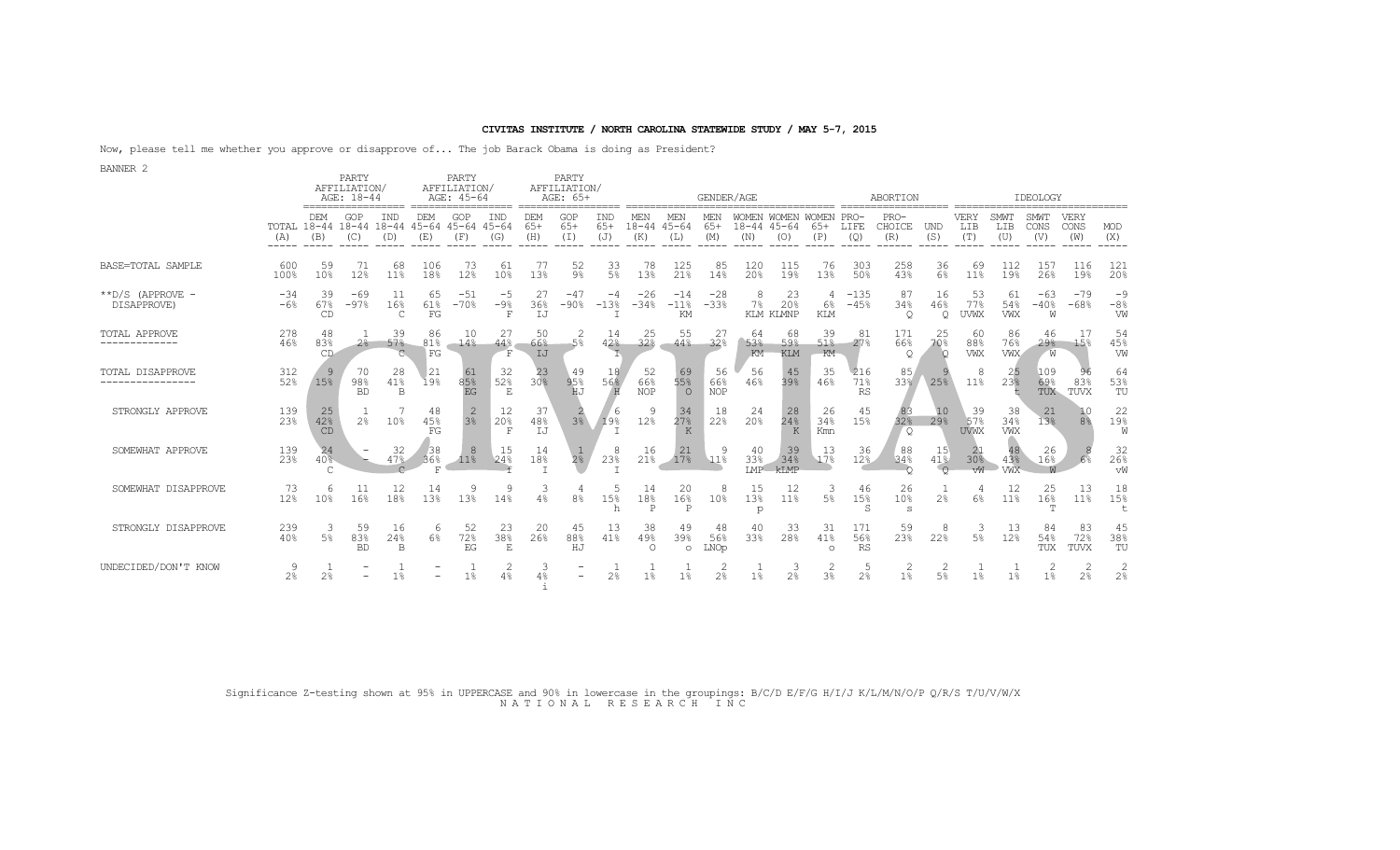Now, please tell me whether you approve or disapprove of... The job that Pat McCrory is doing as Governor of North Carolina? BANNER 1

|                                     |                    |                           |                               |                             | KEY REGIONS           |                             |                | <b>GENDER</b>        |                                   |                  |                                      | AGE                    |                  |                     |                      | PARTY<br>AFFILIATION      |                                 |                     | PARTY<br>AFFILIATION/<br>MEN |                        |                                 | PARTY<br>AFFILIATION/<br>WOMEN |                              |
|-------------------------------------|--------------------|---------------------------|-------------------------------|-----------------------------|-----------------------|-----------------------------|----------------|----------------------|-----------------------------------|------------------|--------------------------------------|------------------------|------------------|---------------------|----------------------|---------------------------|---------------------------------|---------------------|------------------------------|------------------------|---------------------------------|--------------------------------|------------------------------|
|                                     | TOTAL LOTTE<br>(A) | CHAR-<br>(B)              | WEST-<br>ERN<br>(C)           | PIED-<br><b>MONT</b><br>(D) | TRI-<br>ANGLE.<br>(E) | NORTH<br>-EAST -EAST<br>(F) | SOUTH<br>(G)   | MEN<br>(H)           | (I)                               | (J)              | WOMEN 18-34 35-44 45-54 55-64<br>(K) | (L)                    | (M)              | $65+$<br>(N)        | <b>DEM</b><br>(O)    | GOP<br>(P)                | IND<br>(Q)                      | DEM<br>MEN<br>(R)   | GOP<br>MEN<br>(S)            | IND<br>MEN<br>(T)      | DEM<br><b>WOMEN</b><br>(U)      | GOP<br>WOMEN WOMEN<br>(V)      | IND<br>(W)                   |
| BASE=TOTAL SAMPLE                   | 600<br>100%        | 132<br>22%                | 71<br>12%                     | 112<br>19%                  | 129<br>22%            | 64<br>11%                   | 92<br>15%      | 288<br>48%           | 312<br>52%                        | 108<br>18%       | 90<br>15%                            | 120<br>20 <sup>°</sup> | 120<br>20%       | 161<br>27%          | 242<br>40%           | 196<br>33%                | 162<br>27%                      | 99<br>16%           | 99<br>17%                    | 90<br>15%              | 143<br>24%                      | 97<br>16%                      | 72<br>12%                    |
| $*$ $D/S$ (APPROVE -<br>DISAPPROVE) | 92<br>15%          | 30<br>23%                 | 10<br>13%<br>Ε                | 20<br>18%<br>Е              |                       | 10<br>15%<br>Е              | 23<br>24%<br>Ε | -89<br>31%           | 3<br>1 <sup>°</sup>               | 8%               | 21<br>23%<br>JL                      | 3<br>2 <sup>°</sup>    | 24<br>20%<br>JL  | 36<br>22%<br>JL     | $-41$<br>$-17%$      | 129<br>66%<br>OO          | 4<br>2 <sup>°</sup><br>$\Omega$ | -7<br>$-7%$         | 79<br>80%<br><b>RT</b>       | 18<br>19%<br>R         | $-34$<br>$-23%$                 | 50<br>52%<br>UW                | $-14$<br>$-19%$              |
| <b>TOTAL APPROVE</b>                | 316<br>53%         | 76<br>58%                 | 35<br>49%                     | 58<br>52%                   | 61<br>47%             | 32<br>50%                   | 53<br>58%      | 177<br>61%           | 139<br>45%                        | 50<br>47%        | 50<br>55%                            | 55<br>46%              | 68<br>57%        | 93<br>58%           | -91<br>38%           | 152<br>78%<br>OQ.         | 73<br>45%                       | 42<br>42%           | 86<br>87%<br><b>RT</b>       | 49<br>54%              | -49<br>34%                      | 66<br>69%<br>UW                | 24<br>33%                    |
| TOTAL DISAPPROVE                    | $^{224}_{378}$     | 35%                       | 35%                           | $39$<br>35%                 | 61<br>47%<br>bda      | 35%                         | $33^2$         | 30%                  | $\frac{136}{448}$<br>$\mathbf{H}$ | $\frac{41}{388}$ | $^{29}_{32\%}$                       | $52$<br>43%            | $\frac{44}{37}$  | 57<br>36%           | 132<br>54%<br>PO     | 24<br>12%                 | 69<br>42%<br>P                  | 49<br>50%<br>St     | 7%                           | $31$<br>$35%$<br>S     | $82$<br>$58%$<br>$\overline{V}$ | 16<br>17%                      | -37<br>52%<br>$\overline{V}$ |
| STRONGLY APPROVE                    | $\frac{94}{168}$   | 16%                       | 10%                           | 21<br>19%                   | 21<br>16%             | $1^{11}_{8}$                | $12\n138$      | -61<br>21%           | $33$<br>$11%$                     | $6\%$            | $16\n18%$<br>J1                      | 8 <sup>8</sup>         | -28<br>24%<br>JL | $34$<br>$21%$<br>JL | $\frac{20}{8}$       | 57<br>29%<br>OO           | 17<br>10%                       | 11%                 | 38 <sup>38</sup><br>RT       | 12<br>$13\overline{8}$ | 6%                              | 20<br>20%<br>UW                | 7%                           |
| SOMEWHAT APPROVE                    | $^{222}_{378}$     | $55$<br>42%<br>$\epsilon$ | -28<br>39%                    | $37$<br>$33%$               | 40<br>31%             | 338                         | -41<br>44%     | $\frac{116}{40\%}$   | 106<br>34%                        | 44<br>41%        | 34<br>37%                            | 38%                    | 338              | $\frac{59}{37\%}$   | -71<br>29%           | $^{95}_{49\%}$<br>$\circ$ | 35%                             | $31$<br>31%         | 48<br>49%                    | 37<br>41%              | 40<br>28 <sup>8</sup>           | 47<br>48%<br><b>TM</b>         | $\frac{19}{26}$              |
| SOMEWHAT DISAPPROVE                 | 73<br>12%          | 13<br>10%                 | 8<br>11%                      | -11<br>10%                  | 16<br>12%             | 13<br>20%                   | 13<br>14%      | 21<br>$7\%$          | 52<br>17%<br>H                    | 24<br>23%<br>LmN | 11<br>13%                            | 10<br>8 <sup>°</sup>   | 13<br>11%        | 15<br>$9\%$         | $35$<br>$15%$<br>P   | $\frac{13}{7}$            | 25<br>15%<br>P                  | -11<br>11%<br>S     | 2<br>2 <sup>°</sup>          | 10%<br>S               | 25<br>17%                       | 12<br>12%                      | 16<br>22%                    |
| STRONGLY DISAPPROVE                 | 151<br>25%         | 32<br>25%                 | 18<br>25%                     | -28<br>25%                  | 45<br>35%<br>bFG      | 10<br>15%                   | 19%            | 67<br>23%            | 84<br>27%                         | 17<br>15%        | 18<br>20%                            | 42<br>35%<br>JK        | 31<br>26%        | 43<br>27%           | 96<br>40%<br>PO      | 10<br>5%                  | 44<br>27%<br>P                  | 38<br>39%<br>St     | -6<br>6%                     | 23<br>25%              | -58<br>40%<br>V                 | 5<br>$5\%$                     | 21<br>30%<br>V               |
| UNDECIDED/DON'T KNOW                | 60<br>10%          | 10<br>7%                  | 11<br>16%<br>$\triangleright$ | 15<br>13%<br>$\Rightarrow$  | .5%                   | 14%                         | 8<br>$9\%$     | 23<br>8 <sup>°</sup> | 37<br>12%                         | 16<br>15%        | 13%                                  | 13<br>11 <sup>8</sup>  | 8<br>7%          | 7%                  | 19<br>8 <sup>°</sup> | 20<br>10%                 | 21<br>13%                       | 8<br>8 <sup>°</sup> | -6<br>6%                     | 10<br>11%              | 12<br>8 <sup>°</sup>            | 14<br>14%                      | 11<br>15%                    |

Significance Z-testing shown at 95% in UPPERCASE and 90% in lowercase in the groupings: B/C/D/E/F/G H/I J/K/L/M/N O/P/Q R/S/T U/V/W N A T I O N A L R E S E A R C H I N C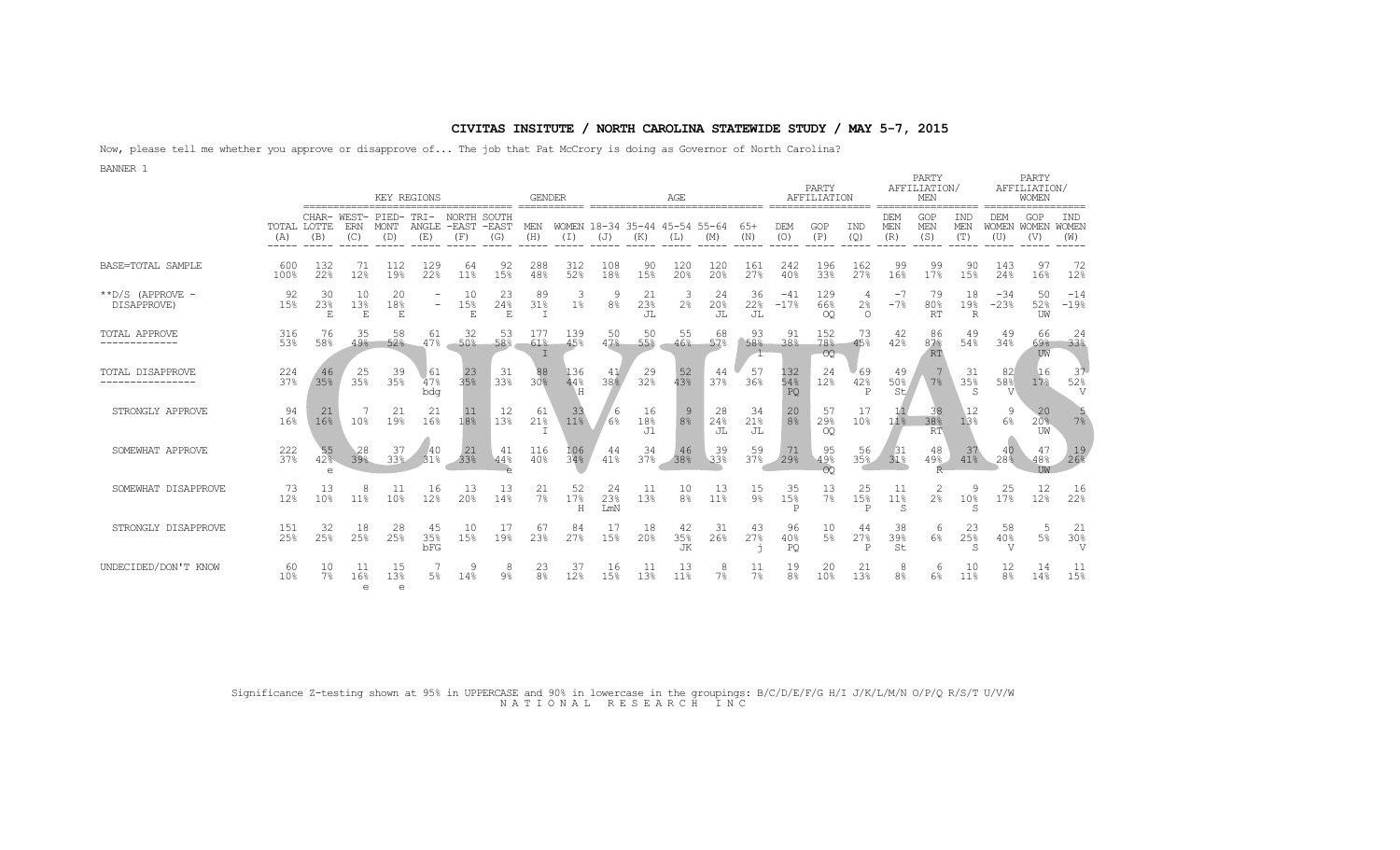Now, please tell me whether you approve or disapprove of... The job that Pat McCrory is doing as Governor of North Carolina?

| <b>BANNER 2</b>                          |                    |                 | PARTY                             |                         |                         | PARTY                      |                               |                     | PARTY                    |                     |                         |                                        |                         |                           |                                      |                           |                       |                         |                                        |                     |                     |                      |                     |                           |
|------------------------------------------|--------------------|-----------------|-----------------------------------|-------------------------|-------------------------|----------------------------|-------------------------------|---------------------|--------------------------|---------------------|-------------------------|----------------------------------------|-------------------------|---------------------------|--------------------------------------|---------------------------|-----------------------|-------------------------|----------------------------------------|---------------------|---------------------|----------------------|---------------------|---------------------------|
|                                          |                    |                 | AFFILIATION/<br>AGE: 18-44        |                         |                         | AFFILIATION/<br>AGE: 45-64 |                               |                     | AFFILIATION/<br>AGE: 65+ |                     |                         |                                        | GENDER/AGE              |                           |                                      |                           |                       | ABORTION                |                                        |                     |                     | IDEOLOGY             |                     |                           |
|                                          | TOTAL 18-44<br>(A) | DEM<br>(B)      | GOP<br>$18 - 44$ $18 - 44$<br>(C) | IND<br>(D)              | DEM<br>$45 - 64$<br>(E) | GOP<br>45-64<br>(F)        | IND<br>$45 - 64$<br>(G)       | DEM<br>$65+$<br>(H) | GOP<br>$65+$<br>(I)      | IND<br>$65+$<br>(J) | MEN<br>$18 - 44$<br>(K) | MEN<br>$45 - 64$<br>(L)                | MEN<br>$65+$<br>(M)     | WOMEN<br>$18 - 44$<br>(N) | WOMEN WOMEN PRO-<br>$45 - 64$<br>(O) | $65+$<br>(P)              | LIFE<br>(Q)           | $PRO-$<br>CHOICE<br>(R) | <b>UND</b><br>(S)                      | VERY<br>LIB<br>(T   | SMWT<br>LIB<br>(U)  | SMWT<br>CONS<br>(V)  | VERY<br>CONS<br>(W) | MOD<br>(X)                |
| BASE=TOTAL SAMPLE                        | -600<br>100%       | 59<br>10%       | 71<br>12%                         | 68<br>11 <sup>8</sup>   | 106<br>18%              | 73<br>12%                  | 61<br>10%                     | 77<br>13%           | 52<br>$9\%$              | 33<br>5%            | 78<br>13%               | 125<br>21%                             | 85<br>14%               | 120<br>20%                | 115<br>19%                           | 76<br>13%                 | 303<br>50%            | 258<br>43%              | 36<br>6%                               | 69<br>11%           | 112<br>19%          | 157<br>26%           | 116<br>19%          | 121<br>20%                |
| $*$ $D/S$ (APPROVE -<br>DISAPPROVE)      | 92<br>15%          | $-15$<br>$-26%$ | 43<br>60%<br><b>BD</b>            | 3<br>4%<br>B            | $-20$<br>$-19%$         | 47<br>64%<br>EG            | $-1$<br>$-1$ %<br>$\mathbf E$ | -6<br>$-7%$         | 39<br>76%<br>HJ          | 2<br>6%<br>H        | 29<br>37%<br><b>NOP</b> | 30<br>24%<br><b>NOP</b>                | 30<br>35%<br><b>NOP</b> | $1\%$<br>$\Omega$         | $-4$<br>$-3%$                        | 6<br>8 <sup>°</sup><br>NO | 140<br>46%<br>RS      | $-49$<br>$-19%$         | $\mathcal{L}$<br>$5\%$<br>$\mathbb{R}$ | $-32$<br>$-46%$     | $-31$<br>$-28%$     | 83<br>53%<br>TUX     | 58<br>50%<br>TUX    | 17<br>14%<br>TU           |
| TOTAL APPROVE<br>. _ _ _ _ _ _ _ _ _ _ _ | 316<br>53%         | 20<br>33%       | 51<br>71%<br><b>BD</b>            | 30<br>43%               | 38<br>36%               | 58<br>79%<br>EG            | 27<br>44%                     | 33<br>43%           | 44<br>85%<br>HJ          | 16<br>49.8          | 49<br>63%<br>NOp        | 71<br>57%<br>no                        | 56<br>66%<br><b>NOP</b> | 51<br>42%                 | -51<br>45%                           | 36<br>48%                 | 205<br>68%<br>Rs      | 94<br>37%               | 16<br>45%                              | 16<br>23%           | -37<br>33%          | 110<br>70%<br>TUX    | 82<br>71%<br>TUX    | 61<br>51%<br>TU           |
| TOTAL DISAPPROVE                         | $^{224}_{37\%}$    | 35<br>60%<br>Cd | 8<br>11%                          | 27<br>40%<br>C          | 58<br>54%<br>F          | 11<br>15%                  | 28<br>45%<br>F                | $39$<br>$50%$       | 4<br>\9%                 | 14<br>43%           | 20<br>26%               | 41<br>33%                              | 27<br>31%               | 50<br>42%<br>k            | $\frac{55}{48}$<br><b>KLM</b>        | -31<br>40%                | 64<br>21%             | 143<br>55%              | 40%                                    | 47<br>69%<br>VWX    | 68<br>60%<br>VWX    | 27<br>17%            | 24<br>20%           | 45<br>37%<br>VW           |
| STRONGLY APPROVE                         | 94<br>16%          | 2 <sup>°</sup>  | 15<br>21%<br>B                    | 6<br>8 <sup>°</sup>     | 10<br>$9\%$             | $28$<br>$28$<br>$EG$       | 12%                           | 11 <sup>9</sup>     | $^{22}_{43\%}$<br>HJ     | $10^{3}$            | $13\n16%$               | $25$<br>$20$ <sup>§</sup><br><b>No</b> | $2^{23}_{27}$<br>NOp    | 9<br>8 <sup>°</sup>       | 13<br>$11\%$                         | 11<br>15%                 | 65<br>21%<br>RS       | 118                     | -2<br>6%                               | 2<br>3 <sup>°</sup> | 4<br>3 <sup>°</sup> | $32$<br>$20%$<br>TUX | -39<br>34%<br>TUVX  | 11<br>$9\%$<br>tu         |
| SOMEWHAT APPROVE                         | 222<br>37%         | 18<br>31%       | 36<br>51%                         | 24<br>35%               | 28<br>27%               | $37$<br>$51%$              | 20<br>32%                     | 24<br>32%           | $^{22}_{42}$             | 13<br>39%           | 36<br>47%               | 46<br>37%                              | 34<br>40%               | 42<br>35%                 | $39$<br>$34%$                        | 25<br>33%                 | 140<br>46%            | 67<br>26%               | 14<br>40%                              | 20%                 | 33<br>30%           | 78<br>49%<br>TUW     | 42<br>37%<br>T      | 50<br>42%<br>$\mathbb{T}$ |
| SOMEWHAT DISAPPROVE                      | 73<br>12%          | 15<br>26%       | 10%                               | 13<br>19%               | 14<br>13%               | 6%                         | 8 <sup>°</sup>                | 9 <sub>8</sub>      | 2<br>3 <sup>°</sup>      | 6<br>19%            | 6<br>8 <sup>°</sup>     | $7\%$                                  | 6<br>7%                 | 29<br>24%<br>KLMoP        | 14<br>12%                            | 9<br>11%                  | 31<br>10 <sup>°</sup> | $33$<br>$13%$           | 26%                                    | 9<br>13%            | 19<br>17%           | 14<br>$9\%$          | 11<br>10%           | 17<br>14%                 |
| STRONGLY DISAPPROVE                      | 151<br>25%         | 20<br>34%       | $1\%$                             | -14<br>20%<br>$\subset$ | 44<br>42%<br>F          | $9\%$                      | 22<br>37%                     | 32<br>42%<br>Ιj     | 3<br>5 <sup>°</sup>      | 8<br>24%            | 14<br>18%               | -32<br>26%                             | 21<br>24%               | 21<br>17%                 | 41<br>36%<br>KmN                     | 22<br>29%<br>n            | -34<br>11%            | 110<br>42%<br>QS        | 14%                                    | 39<br>56%<br>VWX    | 49<br>44%<br>VWX    | $\frac{13}{8}$       | 12<br>11%           | $28$<br>$23%$<br>VW       |
| UNDECIDED/DON'T KNOW                     | 60<br>10%          | 7%              | 12<br>17%                         | 17%                     | 10%                     | 6%                         | 11 <sup>°</sup>               | 5<br>6%             | 3<br>7 <sup>°</sup>      | 8 <sup>°</sup>      | 8<br>11%<br>m           | 13<br>10%<br>М                         | 2<br>2 <sup>°</sup>     | 19<br>16%<br>Mo           | 8<br>7%                              | 9<br>12%<br>M             | -34<br>11%            | 21<br>8 <sup>°</sup>    | 14%                                    | 6<br>8 <sup>°</sup> | 8<br>$7\%$          | 20<br>13%            | 10<br>$9\%$         | 15<br>12%                 |

Significance Z-testing shown at 95% in UPPERCASE and 90% in lowercase in the groupings: B/C/D E/F/G H/I/J K/L/M/N/O/P Q/R/S T/U/V/W/X N A T I O N A L R E S E A R C H I N C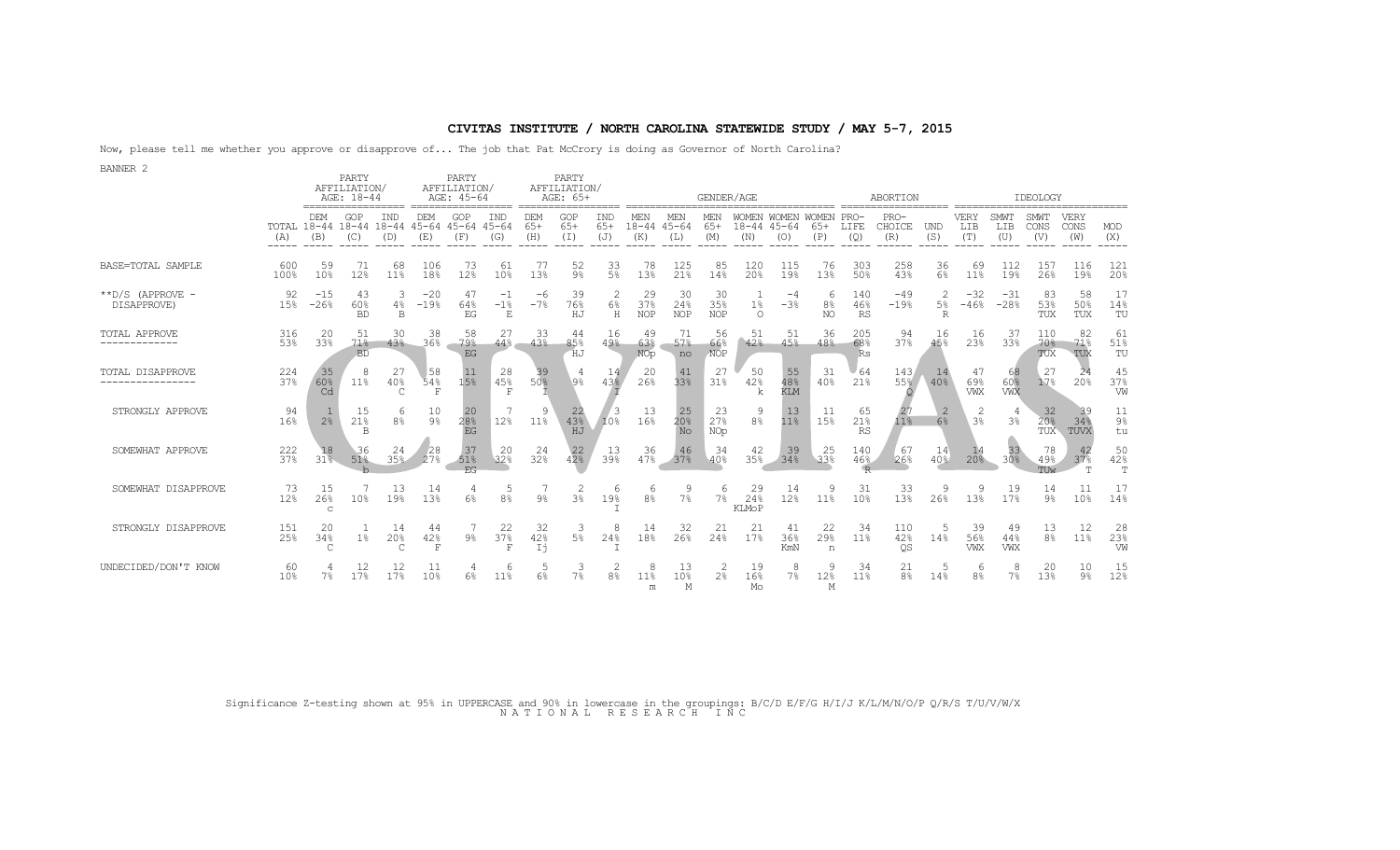Now, please tell me whether you approve or disapprove of... The job Richard Burr is doing as a US Senator?

BANNER 1

|                                     |                       |                           |                                         |                                 | KEY REGIONS              |                          |                          | <b>GENDER</b>       |                       |                     |                                  | AGE                    |                         |                            |                            | PARTY<br>AFFILIATION             |                      |                           | PARTY<br>AFFILIATION/<br>MEN |                                    |                             | PARTY<br>AFFILIATION/<br>WOMEN |                             |
|-------------------------------------|-----------------------|---------------------------|-----------------------------------------|---------------------------------|--------------------------|--------------------------|--------------------------|---------------------|-----------------------|---------------------|----------------------------------|------------------------|-------------------------|----------------------------|----------------------------|----------------------------------|----------------------|---------------------------|------------------------------|------------------------------------|-----------------------------|--------------------------------|-----------------------------|
|                                     | (A)<br>----           | TOTAL LOTTE<br>(B)        | CHAR- WEST-<br><b>ERN</b><br>(C)        | PIED-TRI-<br><b>MONT</b><br>(D) | ANGLE<br>(E)             | NORTH<br>$-$ FAST<br>(F) | SOUTH<br>$-$ EAST<br>(G) | MEN<br>(H)          | <b>WOMEN</b><br>(I)   | (J)                 | 18-34 35-44<br>(K)               | $45 - 54$ 55-64<br>(L) | (M)                     | $65+$<br>(N)               | <b>DEM</b><br>(O)          | GOP<br>(P)                       | IND<br>(Q)           | DEM<br>MEN<br>(R)         | GOP<br>MEN<br>(S)            | IND<br>MEN<br>(T)                  | DEM<br><b>WOMEN</b><br>(U)  | GOP<br>WOMEN<br>(V)            | IND<br><b>WOMEN</b><br>(W)  |
| BASE=TOTAL SAMPLE                   | 600<br>100%           | 132<br>22%                | 71<br>12%                               | 112<br>19%                      | 129<br>22%               | 64<br>11%                | 92<br>15%                | 288<br>48%          | 312<br>52%            | 108<br>18%          | 90<br>15%                        | 120<br>20 <sup>°</sup> | 120<br>20 <sup>°</sup>  | 161<br>27%                 | 242<br>40%                 | 196<br>33%                       | 162<br>27%           | 99<br>16%                 | 99<br>17%                    | 90<br>15%                          | 143<br>24%                  | 97<br>16%                      | 72<br>12%                   |
| $*$ $D/S$ (APPROVE -<br>DISAPPROVE) | 57<br>10%             | 23<br>18%<br><b>CE</b>    | $\overline{\phantom{a}}$<br>$\mathbf E$ | 17<br>15%<br>CE                 | $-3$<br>$-3%$            | 10<br>15%<br>CE          | 10<br>11%<br>CE          | 53<br>19%<br>$\top$ | 4<br>$1\%$            | 17<br>16%<br>KL     | $\overline{2}$<br>3 <sup>°</sup> | 1 <sup>°</sup>         | 24<br>20%<br><b>KLN</b> | 13<br>8 <sup>°</sup><br>kL | $-16$<br>$-7%$             | 80<br>41%<br>OQ                  | $-7$<br>$-4%$        | -5<br>$-5%$               | 52<br>52%<br>RT              | 8 <sup>°</sup><br>$\mathbb R$      | $-11$<br>$-8%$              | 28<br>29%<br>UW                | $-14$<br>$-19%$             |
| TOTAL APPROVE<br>-------------      | 245<br>41%            | 63<br>48%                 | 25<br>34%                               | 48<br>43%                       | 48<br>37%                | 23<br>37 <sup>°</sup>    | -39<br>42%               | 139<br>48%          | 107<br>34%            | 45<br>42%           | 30<br>33%                        | 45<br>38%              | 57<br>47%<br>k.         | 68<br>42%                  | 83<br>34%                  | 110<br>56%<br>OQ.                | 52<br>32%            | 36 <sup>36</sup>          | 66<br>66%<br>RT              | 37<br>41%                          | 47<br>33%                   | 44<br>46%<br>uW                | 15<br>21%                   |
| TOTAL DISAPPROVE                    | 188<br>31%            | $39$<br>$30%$             | 24<br>34%                               | 31<br>28%                       | 51<br>40%<br>dF          | $14$<br>$21%$            | 318                      | 85<br>30%           | $\frac{103}{338}$     | 26%                 | 27<br>30 <sup>°</sup>            | 45<br>37%              | 33<br>27%               | 55<br>34%                  | 100<br>41%<br>$\mathbb{P}$ | 30<br>15%                        | 59<br>36%<br>P       | 41<br>42%<br>S            | 14<br>14%                    | 29<br>$33\overline{\text{e}}$<br>S | 58<br>41%<br>$\overline{V}$ | 16<br>17%                      | 29<br>40%<br>$\overline{V}$ |
| STRONGLY APPROVE                    | 64<br>11%             | 14<br>11%                 | 6<br>9%                                 | 14<br>12%                       | 15<br>12%                | 9<br>13%                 | 6<br>$6\%$               | 40<br>14%           | 24<br>8 <sup>8</sup>  | 6<br>5 <sup>°</sup> | 11<br>12%                        | -6<br>5 <sup>8</sup>   | 15<br>12%               | 27<br>17%<br>JL            | 21<br>9 <sup>°</sup>       | 29<br>15 <sup>8</sup><br>$\circ$ | 14<br>8 <sup>°</sup> | 12 <sup>8</sup>           | 18<br>18%                    | 10<br>12%                          | 9<br>$6\%$                  | 11<br>12%                      | 5%                          |
| SOMEWHAT APPROVE                    | 182<br>30%            | 49<br>37%<br>ef           | 18<br>25%                               | 35<br>31%                       | 33<br>25%                | $\frac{15}{238}$         | $33$<br>36%              | 99<br>34%           | $2^{83}_{78}$         | 39<br>37%<br>k      | 19<br>21%                        | $39$<br>$33$           | 42<br>35%<br>Kn         | 41<br>26%                  | 62<br>26%                  | 81<br>42%<br>$\circ$             | 38<br>24%            | -24<br>24%                | 48<br>49%<br>$R\bar{T}$      | 26<br>29%                          | 38<br>27%                   | 33<br>34%                      | $1^{12}_{78}$               |
| SOMEWHAT DISAPPROVE                 | 65<br>11 <sup>°</sup> | 16<br>12%                 | 9<br>13%                                | 9<br>8 <sup>°</sup>             | 11<br>9 <sup>°</sup>     | 8<br>13%                 | 12<br>1.3%               | 34<br>12%           | 32<br>10 <sup>°</sup> | 12<br>11%           | 14<br>16%                        | 14<br>12%              | 11<br>$9\%$             | 14<br>$9\%$                | 30<br>13%                  | 17<br>9 <sub>8</sub>             | 18<br>11%            | 12<br>13%                 | 8<br>8 <sup>°</sup>          | 13<br>14%                          | 18<br>13%                   | 9<br>$9\%$                     | 7%                          |
| STRONGLY DISAPPROVE                 | 123<br>20%            | 24<br>18%<br>$\mathsf{f}$ | 15<br>21%<br>$\mathsf{f}$               | 22<br>20%<br>$\mathsf{f}$       | 40<br>31%<br><b>BdFG</b> | 6<br>$9\%$               | 16<br>17%                | 51<br>18%           | 71<br>23%             | 16<br>15%           | 13<br>15%                        | 31<br>26%<br>k         | 22<br>19%               | 40<br>25%<br>ήk            | 69<br>29%<br>P             | 13<br>6 <sup>°</sup>             | 41<br>25%<br>P       | 29<br>29%<br><sub>S</sub> | 6<br>6%                      | 17<br>19%<br>S                     | 40<br>28%<br>V.             | 7%                             | 24<br>33%<br>N7             |
| UNDECIDED/DON'T KNOW                | 166<br>28%            | 30<br>23%                 | 23<br>32%                               | 32<br>29%                       | 30<br>23%                | 27<br>42%<br>BE          | 25<br>27%                | 64<br>22%           | 102<br>33%<br>H       | 35<br>32%           | 33<br>37%<br>n                   | 30<br>25%              | 30<br>25%               | 38<br>24%                  | 59<br>24%                  | 55<br>28%                        | 52<br>32%            | 21<br>22%                 | 19<br>19%                    | 24<br>27%                          | 38<br>26%                   | 36<br>38%                      | 28<br>39%                   |

Significance Z-testing shown at 95% in UPPERCASE and 90% in lowercase in the groupings: B/C/D/E/F/G H/I J/K/L/M/N O/P/Q R/S/T U/V/W N A T I O N A L R E S E A R C H I N C